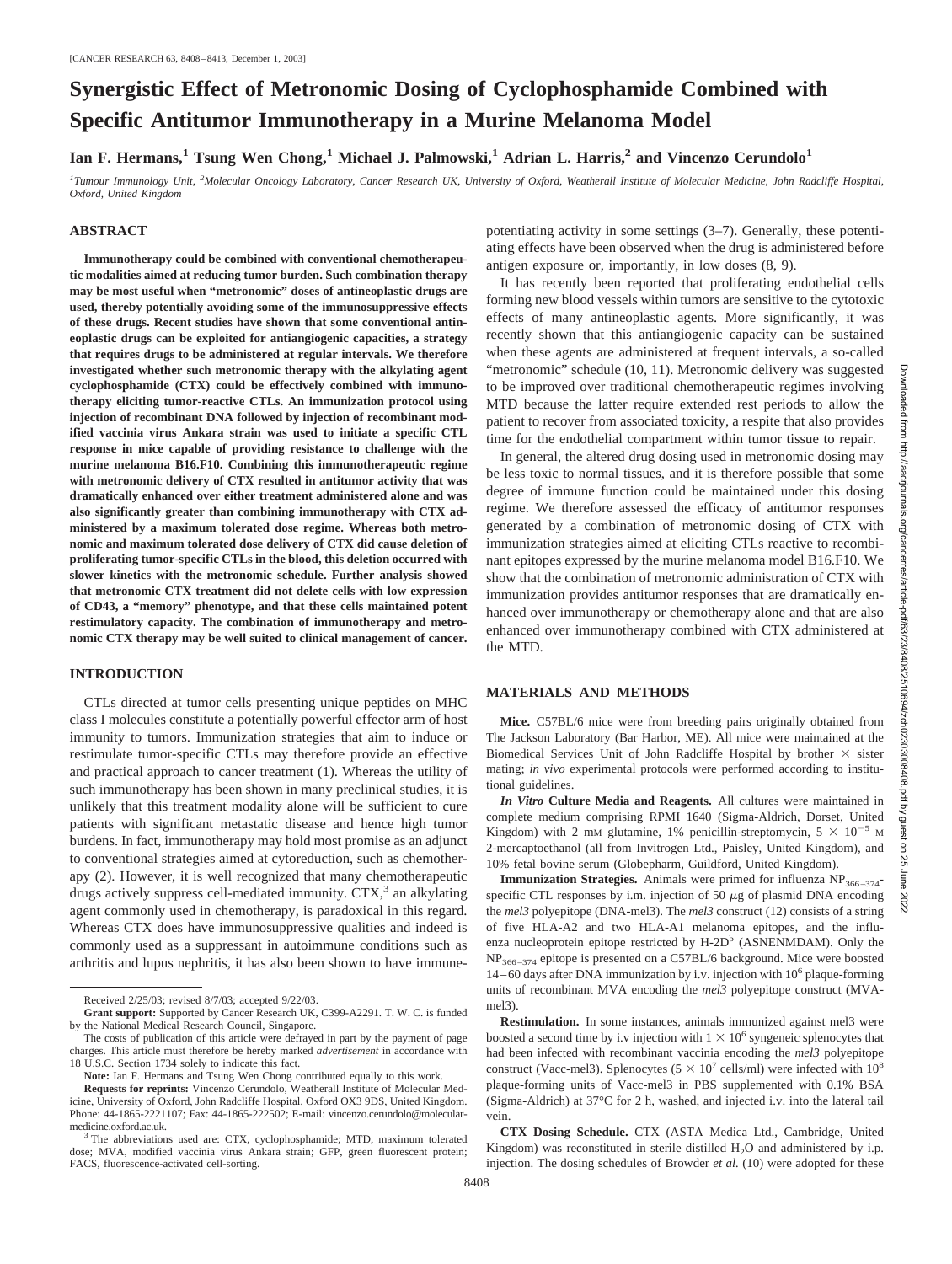studies. Thus metronomic dosing consisted of 175 mg/kg CTX injected every 6 days, and standard dosing consisted of a 21-day cycle of 150 mg/kg CTX administered every other day over 6 days (*i.e.,* three injections) followed by 15 days of rest.

**Tumor Immunity Assay.** One week after immunotherapy, groups of mice  $(n = 5)$  were challenged with B16.F10 melanoma cells (C57BL/6, H-2<sup>b</sup>) that had been modified to express the *mel3* polyepitope construct in combination with enhanced GFP from a bicistronic mRNA (pIRES2-EGFP vector; Clontech, Basingstoke, United Kingdom; Ref. 13). Challenge was with  $3 \times 10^5$ tumor cells injected s.c. into the left flank. Mice were monitored for tumor growth every 3–4 days, and tumor size for each group was calculated as the mean of the products of bisecting diameters  $(\pm SE)$ . Measurements were terminated for each group when the first animal developed a tumor in excess of 200 mm2 .

Monitoring CTL Responses with MHC Tetramers. Tetrameric H-2 D<sup>b</sup>/ NP366–374 peptide complexes were prepared as outlined in Altman *et al.* (14) and used to stain fresh peripheral blood lymphocytes isolated from the lateral tail vein. Approximately  $5 \times 10^5$  peripheral blood lymphocytes were suspended in 20  $\mu$ l of complete medium and incubated with 0.5  $\mu$ g of tetramer complexes at 37 $\rm{^{\circ}C}$  for 20 min. The cells were then incubated with anti-CD8 $\alpha$ and anti-CD43 (BD PharMingen, San Diego, CA) for 10 min at 4°C, washed twice with PBS, and resuspended in PBS for FACS analysis. Cells were analyzed with FACScan hardware and CellQuest software (BD Biosciences, Mountain View, CA). Blood was also collected to perform WBC counts so that total lymphocyte numbers per mm<sup>3</sup> of blood could be extrapolated. WBC counts were performed using a Micros60 blood counter (ABX-PARC Euromedecine, Montpellier, France).

**Statistical Analysis.** The statistical significance of differential findings between experimental groups was determined by Student's *t* test. Findings were regarded as significant if two-tailed  $P$  values were  $\leq 0.05$ .

## **RESULTS**

**Sequential Immunization of C57BL/6 Mice with DNA and Vaccinia Vectors Encoding a Tumor-Specific Antigen Can Elicit CTL Responses Capable of Resisting Tumor Challenge.** A murine model of melanoma expressing a unique CTL epitope was used to assess specific immune responses to tumors *in vivo*. It has previously been shown that an immunization strategy involving sequential injection of recombinant DNA and vaccinia vectors encoding a specific epitope can elicit powerful CTL-mediated immune responses (15–17). Immunization with vectors encoding the polyepitope construct *mel3* can be used to initiate CTL responses in both  $H-2<sup>b</sup>$  mice and  $HLA-$ A2-transgenic mice (12). In H-2<sup>b</sup> strains, such as C57BL/6, CTL responses are induced solely to the D<sup>b</sup>-restricted influenza nucleoprotein epitope (NP<sub>366–374</sub>). We therefore assessed the efficacy of sequential immunization with DNA and vaccinia (MVA; Ref. 18) vectors encoding mel3 to induce NP<sub>366-374</sub>-specific responses capable of resisting challenge with B16 melanoma cells also modified to express *mel3*. DNA (DNA-mel3) was injected i.m. to prime  $NP<sub>366–374</sub>$ specific CTLs, and then these responses were boosted several days later by i.v. injection of recombinant MVA (MVA-mel3). Proliferation of specific CTLs was monitored in the blood using H-2 Db/  $NP<sub>366–374</sub>$  tetramers and FACS analysis. In a typical experiment shown in Fig. 1*A*, DNA-mel3 alone induced activation and proliferation of  $NP<sub>366–374</sub>$ -specific CTLs such that by day 13 after injection, the tetramer-positive population represented an average of  $1.5 \pm 0.21\%$  of circulating CD8<sup>+</sup> lymphocytes ( $n = 5$ ). When MVA-mel3 was injected i.v. 14 days after DNA immunization, the  $NP<sub>366–374</sub>$ -specific cells were effectively boosted, proliferating to an average of 25.6  $\pm$  4.5% of CD8<sup>+</sup> lymphocytes 7 days later. For the tumor challenge experiment shown in Fig. 1*B*, B16-mel3 melanoma cells were injected s.c. 7 days after MVA-mel3 boost. These cells had been transfected with the *mel3* polyepitope construct together with a GFP sequence to monitor antigen expression. Antitumor responses were observed in all immunized animals, with engraftment and



Days after tumor challenge

Fig. 1. Sequential immunization with recombinant vectors encoding a tumor-specific antigen induces resistance to tumor challenge. CTL responses in C57BL/6 mice were primed by i.m. injection of DNA-mel3 and then boosted by i.v. injection with MVA-mel3 14 days later. *A,* representative FACS plots showing expansion of a population of Flu-NP<sub>366–374</sub>/D<sup>b</sup> tetramer<sup>+</sup> CD8<sup>+</sup> cells in the blood in response to this immunization regime are presented. Percentages of cells in the upper quadrants are indicated. *B,* immunized animals were challenged with  $3 \times 10^5$  B16-mel3 cells 7 days after MVA boost, and tumor progression was compared with growth observed in unimmunized animals. Mean tumor size per group ( $n = 5$ )  $\pm$  SE is shown.

growth of the administered tumors retarded by 9 days relative to growth in control animals (Fig. 1*B*). Analysis of GFP expression in tumors that eventually developed in the immunized animals indicated selective loss of antigen expression (data not shown). These data indicate that this immunization strategy can induce stimulation of significant antitumor responses, but immunological escape occurs by antigen loss.

**Metronomic Dosing with CTX Enhances Antitumor Effects of CTL-Mediated Immunity Induced with Recombinant Vectors.** The immunotherapy model described above was used to investigate the feasibility of combining CTX treatment with antitumor immunotherapy (Fig. 2*A*). CTX treatments commenced 10 days after tumor challenge. CTX treatment alone, whether delivered as MTD or metronomic schedule, induced antitumor activity resulting in retarded tumor growth relative to untreated controls. Measurements were terminated for each group when the first animal developed a tumor in excess of 200 mm<sup>2</sup>. Thus, whereas measurements were terminated for the untreated group at day 21 after challenge, animals undergoing the MTD regime survived until day 34 after tumor challenge, and animals receiving the metronomic schedule survived until day 42 after challenge. Significantly, the combination of immunotherapy and metronomic dosing of CTX was the most successful of all of the treatment regimes. The first animal in this group bearing a tumor in excess of 200 mm2 was sacrificed at 81 days after challenge (*versus* 48 days in the immunotherapy/MTD group). Two of five animals were still tumor free at this point, and they remained tumor free in excess of 100 days after challenge in the absence of further CTX treatment, until they too succumbed to tumor. In contrast, all animals in the other groups were bearing tumors at the time measurements were terminated and animals were sacrificed. It is noteworthy that by day 40 after tumor challenge, when all of the CTX treatment groups had received approximately the same overall CTX dose regardless of administration schedule (875 mg/kg for the metronomic group; 900 mg/kg for the MTD group), the combined immunotherapy and metronomic CTX treatment group already had a significantly lower tumor burden than the other groups (mean tumor size for metronomic CTX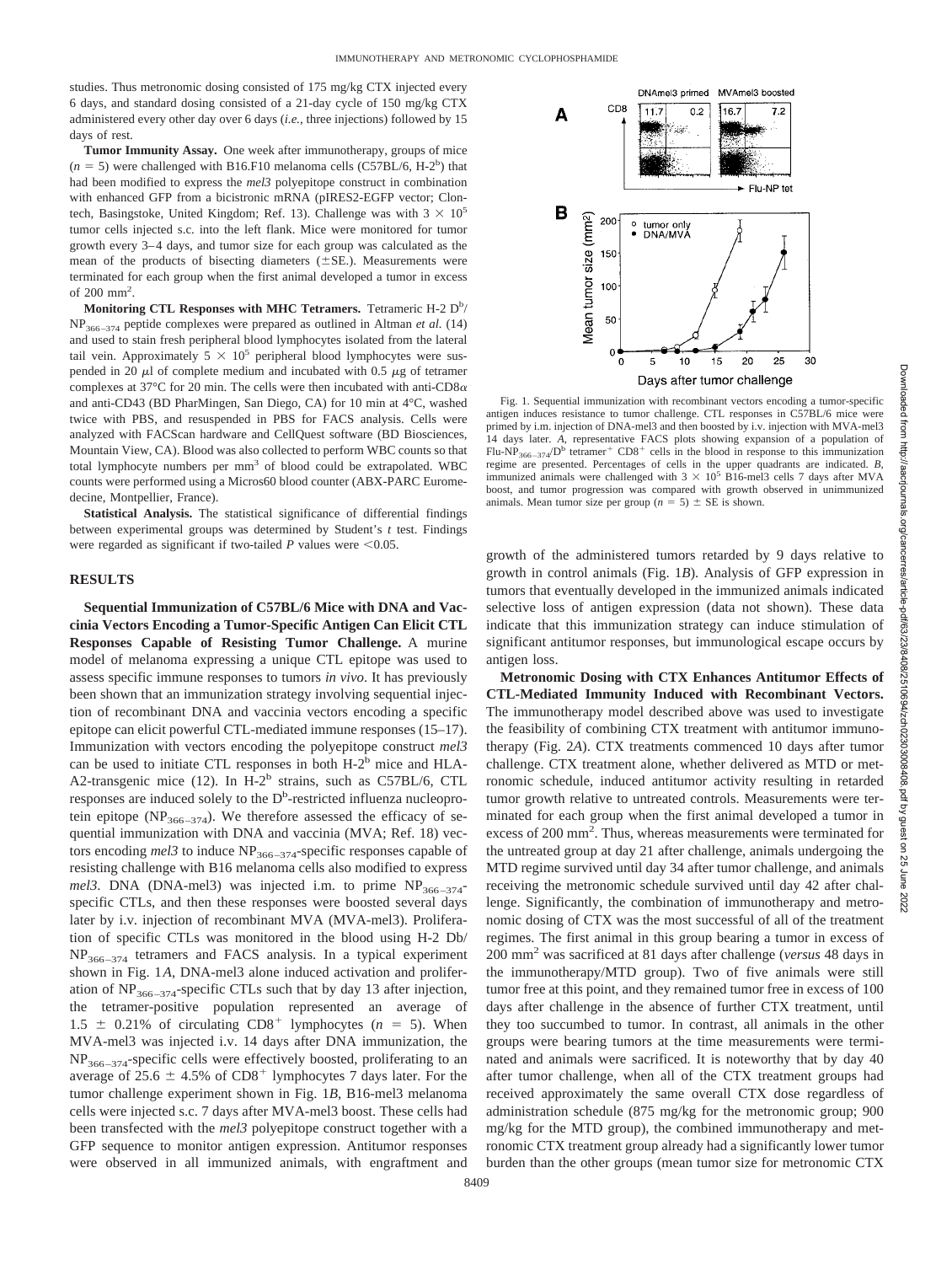

Fig. 2. Combining immunotherapy with metronomic dosing of CTX provides prolonged resistance to tumor challenge. *A,* progression of B16-mel3 tumors was monitored in animals that were subjected to one of the following treatment schedules: no treatment (O); immunization before challenge as outlined in the Fig. 1 legend (.); treatment with CTX administered as MTD (repeated cycles of 150 mg/kg every other day for 6 days followed by 15 days of rest; netronomic treatment with CTX (175 mg/kg every 6 days;  $\bullet$ ); a combination of prior immunization and CTX by MTD ( $\triangle$ ); or a combination of prior immunization and metronomic CTX ( $\diamond$ ). *Arrows* indicate CTX dosing; CTX treatments commenced on day 10 after tumor challenge. Mean tumor size per group ( $n = 5$ )  $\pm$  SE is shown. *B*, blood was taken from immunized animals 2 days before tumor challenge and 15 and 28 days after challenge to examine the effects of CTX treatment on levels of Flu-NP<sub>366–374</sub>-specific CTLs, as measured by FACS analysis with Flu-NP<sub>366–374</sub>/D<sup>b</sup> tetramers. Representative FACS plots are shown, and percentages of cells in the upper quadrants are indicated. *C*, a repeat of the experiment shown in *A* without groups treated with CTX by MTD, and with metronomic CTX treatment initiated on the day of tumor challenge.

and immunotherapy =  $3 \pm 2$  mm<sup>2</sup>, *versus*  $34 \pm 17$  mm<sup>2</sup> for MTD CTX and immunotherapy). These data suggest a synergistic antitumor response when metronomic delivery of CTX was combined with immunotherapy.

**Effects of CTX on Lymphocyte Numbers in Blood.** Analysis of WBC counts from animals involved in the above experiment at day 40 after tumor challenge indicated that all of the groups treated with CTX underwent cytopenia, although there were no significant differences in cell counts between the drug treatment regimes (average for CTXtreated groups =  $1.5 \times 10^3$  cells/mm<sup>3</sup> blood, *versus*  $10.3 \times 10^3$ cells/mm3 blood for control animals). However, FACS analysis of blood at different time points over the experiment indicated that there were differences in the kinetic profiles of lymphocytopenia induced by the different drug administration regimes (Fig. 2*B*; Table 1). Both

strategies resulted initially in a reduction of  $CD8<sup>-</sup>$  cells in preference to  $CD8<sup>+</sup>$  cells, as indicated by a higher proportion of  $CD8<sup>+</sup>$  cells at day 15 after challenge. However, significantly, the metronomic CTX treatment resulted in retention of a higher proportion of  $NP<sub>366–374</sub>$ specific lymphocytes in the blood (2.8  $\pm$  0.4%) than that seen in animals receiving CTX at MTD (0.9  $\pm$  0.1%), although for both treatment groups, the proportion of specific CTLs as a percentage of  $CD8<sup>+</sup>$ cells was considerably reduced relative to the immunized animals not receiving CTX. Thus, whereas the CTX treatment selectively reduced the numbers of tumor-specific CTLs, presumably by targeting proliferating cells, this effect was lower in animals undergoing metronomic treatment. This observation was most likely due to the lower overall dose of CTX that these animals had received by day 15 (a total of 175 mg/kg for the metronomic group *versus* 450 mg/kg for the

|  |  |  |  |  |  |  | Table 1 FACS analysis of groups of animals treated with immunotherapy and CTX <sup>a</sup> |  |  |
|--|--|--|--|--|--|--|--------------------------------------------------------------------------------------------|--|--|
|--|--|--|--|--|--|--|--------------------------------------------------------------------------------------------|--|--|

|                              | $CD8+$ Flu-NP tet <sup>+</sup> | $CD8+$ Flu-NP tet | $CD8$ <sup>-</sup> Flu-NP tet <sup>-</sup> |  |
|------------------------------|--------------------------------|-------------------|--------------------------------------------|--|
| Day $-2$                     |                                |                   |                                            |  |
| DNA/MVA                      | $3.9 \pm 1.1$                  | $10.7 \pm 0.6$    | $85.4 \pm 1.5$                             |  |
| $DNA/MVA + CTX$ (metronomic) | $3.1 \pm 1.0$                  | $9.3 \pm 1.2$     | $87.6 \pm 0.9$                             |  |
| $DNA/MVA + CTX (MTD)$        | $3.3 \pm 0.7$                  | $11.6 \pm 1.3$    | $85.1 \pm 0.8$                             |  |
| Day 15                       |                                |                   |                                            |  |
| DNA/MVA                      | $2.8 \pm 0.4$                  | $8.4 \pm 0.3$     | $88.7 \pm 0.7$                             |  |
| $DNA/MVA + CTX$ (metronomic) | $2.8 \pm 0.6$                  | $27.7 \pm 1.6$    | $69.5 \pm 1.0$                             |  |
| $DNA/MVA + CTX (MTD)$        | $0.9 \pm 0.1$                  | $34.8 \pm 1.6$    | $64.2 \pm 1.5$                             |  |
| Day 28                       |                                |                   |                                            |  |
| <b>DNA/MVA</b>               | $1.8 \pm 0.5$                  | $11.1 \pm 0.9$    | $87.0 \pm 1.0$                             |  |
| $DNA/MVA + CTX$ (metronomic) | $0.7 \pm 0.2$                  | $25.7 \pm 1.8$    | $73.6 \pm 1.7$                             |  |
| $DNAMVA + CTX (MTD)$         | $0.2 \pm 0.1$                  | $2.7 \pm 0.4$     | $97.1 \pm 0.4$                             |  |
|                              |                                |                   |                                            |  |

*a* Data were taken from groups of animals in the experiment in Fig. 2, *A* and *B*, showing mean percentage of lymphocytes with the indicated phenotype  $\pm$  SE.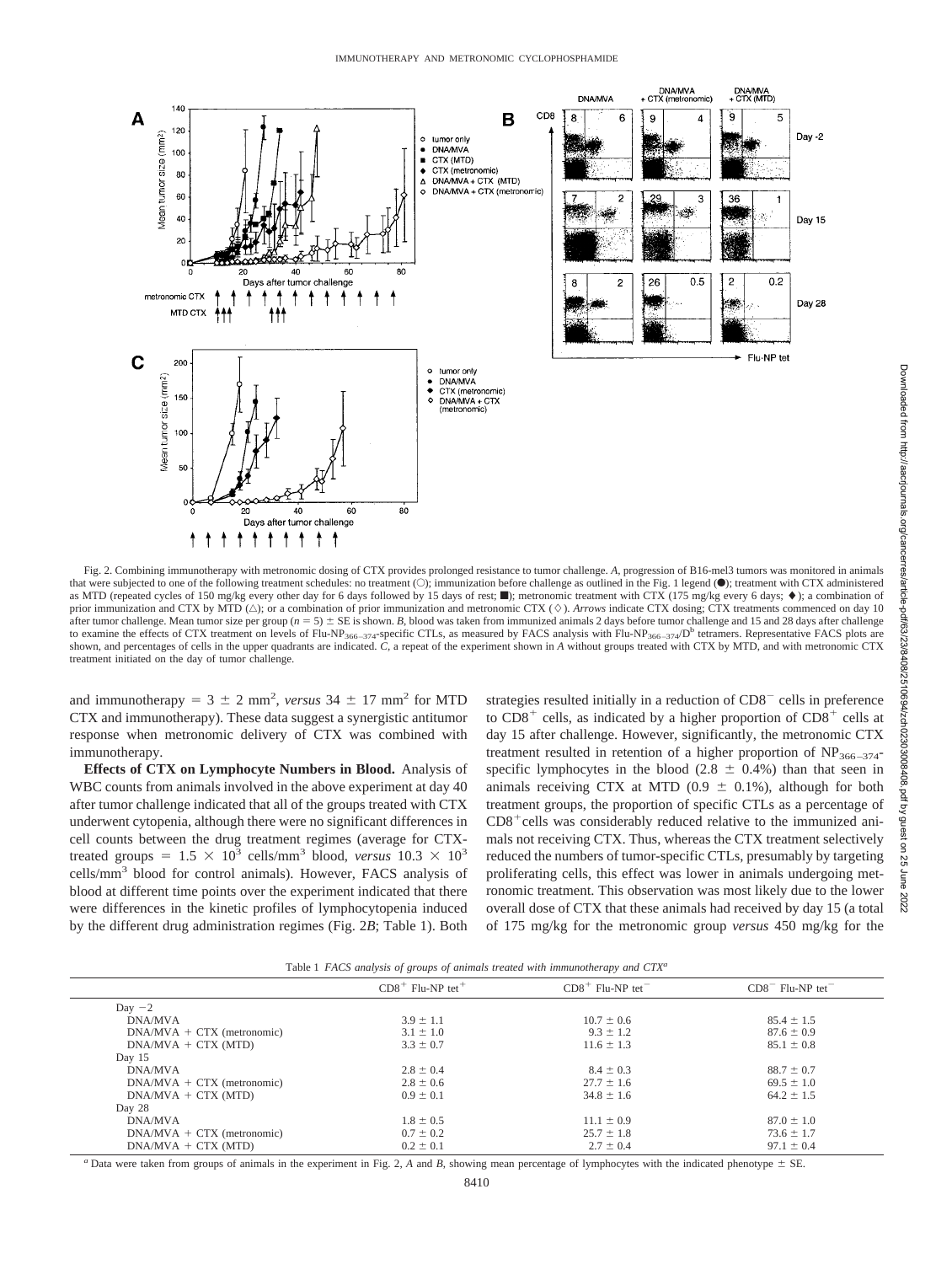

Fig. 3. Activated CTLs with a CD43 low phenotype are resistant to metronomic CTX-mediated deletion and retain potent restimulatory capacity. *A,* CTL responses were initiated by immunization as described in the Fig. 1 legend, and then blood was taken for FACS analysis on the indicated days. Percentages of cells in the upper quadrants are indicated. CD43 expression was assessed on gated CD8<sup>+</sup> Flu-NP<sub>366–374</sub>/D<sup>b</sup> tetramer<sup>+</sup> cells. *B*, CTL responses were monitored in the blood of immunized animals after metronomic CTX treatment initiated on the days indicated. The schedule of CTX administration is indicated with *arrows*. The total number of CD8<sup>+</sup> Flu-NP<sub>366–374</sub>/D<sup>b</sup> tetramer<sup>+</sup> cells/mm<sup>3</sup> blood was extrapolated from FACS data combined with lymphocyte counts determined using a Micro60 blood counter. Data are presented as mean number of  $CD8^+$  Flu-NP<sub>366–374</sub>/D<sup>b</sup> tetramer<sup>+</sup> cells/treatment group ( $n = 5$ )  $\pm$  SE. *C*, each of the treatment groups in *B* was injected with Vacc-mel3-infected syngeneic splenocytes to restimulate Flu-NP<sub>366–374</sub>-specifc CTLs (day 21, *top panel*; day 106, *bottom panel*). The mean number of CD8<sup>+</sup> Flu-NP<sub>366–374</sub>/D<sup>b</sup> tetramer<sup>+</sup> cells in the blood per group before injection (*pre-*) and 7 days after injection (*post-*) is shown.

MTD group). Therefore, a significantly larger potentially tumorreactive CTL pool was retained in the blood of animals receiving metronomic treatment in the first few days after treatment was commenced. By day 28, the number of  $NP_{366-374}$ -specific CD8<sup>+</sup> cells in both CTX-treated groups was at the lower level of detection. Notably, the higher doses of CTX resulted in a more profound reduction in all  $CD8<sup>+</sup>$  cells by this later period, which was not observed in the metronomic treatment group. These data suggest that by avoiding some of the cytotoxicity associated with the MTD schedule, the metronomic schedule permits a longer period of CTL activity and hence provides a more efficacious combination with immunotherapy.

**Effects of Timing of CTX Therapy on Antitumor Response.** For the above experiment, CTX treatment (by either dosing regime) was initiated 10 days after tumor challenge, which was 17 days after MVA boost. Interestingly, when metronomic therapy was initiated on the day of tumor challenge (Fig. 2*C*), the combination therapy was not as potent as in the earlier experiment, although the combination therapy was still greatly enhanced over the other treatment groups. In this experiment, the metronomic therapy had been initiated at a time when the CTL proliferation was likely to be peaking after MVA boost.<sup>4</sup> Thus, these results imply that the toxicity associated with CTX treatment, even at the metronomic doses used, still has detrimental activity on proliferating CTLs, thereby weakening the antitumor responses. Therefore, whereas the combination of immunotherapy and metronomic dosing of CTX provides a powerful treatment strategy, prudent timing of chemotherapy relative to immunotherapy may be required to provide the most effective response.

**Metronomic Dosing with CTX Reduces Numbers of Proliferating "Effector" CTLs but Spares CTLs with Restimulatory Capacity.** The effect of metronomic delivery of CTX on CTL proliferation and restimulatory capacity was studied in the context of immunization with recombinant *mel3* vectors as outlined for the experiments above, but without subsequent tumor challenge. Two cohorts of animals were examined; one that had been recently immunized, and another that had been immunized 3 months previously. Phenotypic analysis indicated that CTLs in the recently immunized (7 days after boost) expressed high levels of CD43, a phenotype associated with CD8<sup>+</sup> T cell "effector phase" (Fig. 3A, top panel; Ref. 19). In contrast, analysis of CTLs in animals immunized 3 months previously showed low levels of CD43 expression, a phenotype that has been associated with CD8<sup>+</sup> T-cell memory (Fig. 3A, bottom panel).

CTX was administered to these animals by metronomic schedule at different times relative to MVA-mel3 boost to observe the effect of timing of CTX treatment on numbers of  $NP<sub>366-374</sub>$ -specific cells detected in the blood. For these analyses, total numbers of  $NP_{366-374}$ specific cells in the blood were extrapolated from WBCs counts, thereby taking into account the general reduction in numbers of WBCs observed in CTX-treated animals. The effect of CTX on  $NP<sub>366–374</sub>$ -specific responses was found to be dependent on the timing of initiation of drug treatment (Fig. 3*B, top panel*). Thus, when CTX treatment was initiated on the same day as MVA boost, CTL proliferation was significantly impaired relative to immunized animals that did not receive CTX ( $P = 0.043$ , Student's *t* test), with total numbers of CTLs at day 7 after boost reduced by 90%. Delaying drug treatment an additional 7 days permitted initial CTL proliferation. However, these recently stimulated cells were also susceptible to CTX treatment, and numbers were rapidly reduced after drug treatment was initiated. Within 3 days of CTX treatment, the numbers of specific CTLs were reduced by 92% relative to immunized animals that did not receive CTX. In contrast, when CTX was given to animals that had been primed and boosted 3 months previously, the levels of  $NP<sub>366–374</sub>$ -specific CTLs in the blood were not affected by drug treatment (Fig. 3*B, bottom panel*).

<sup>4</sup> M. J. Palmowski, unpublished observations. **Example 2018** Potent *in vivo* re-stimulatory capacity is a hallmark of T-cell mem-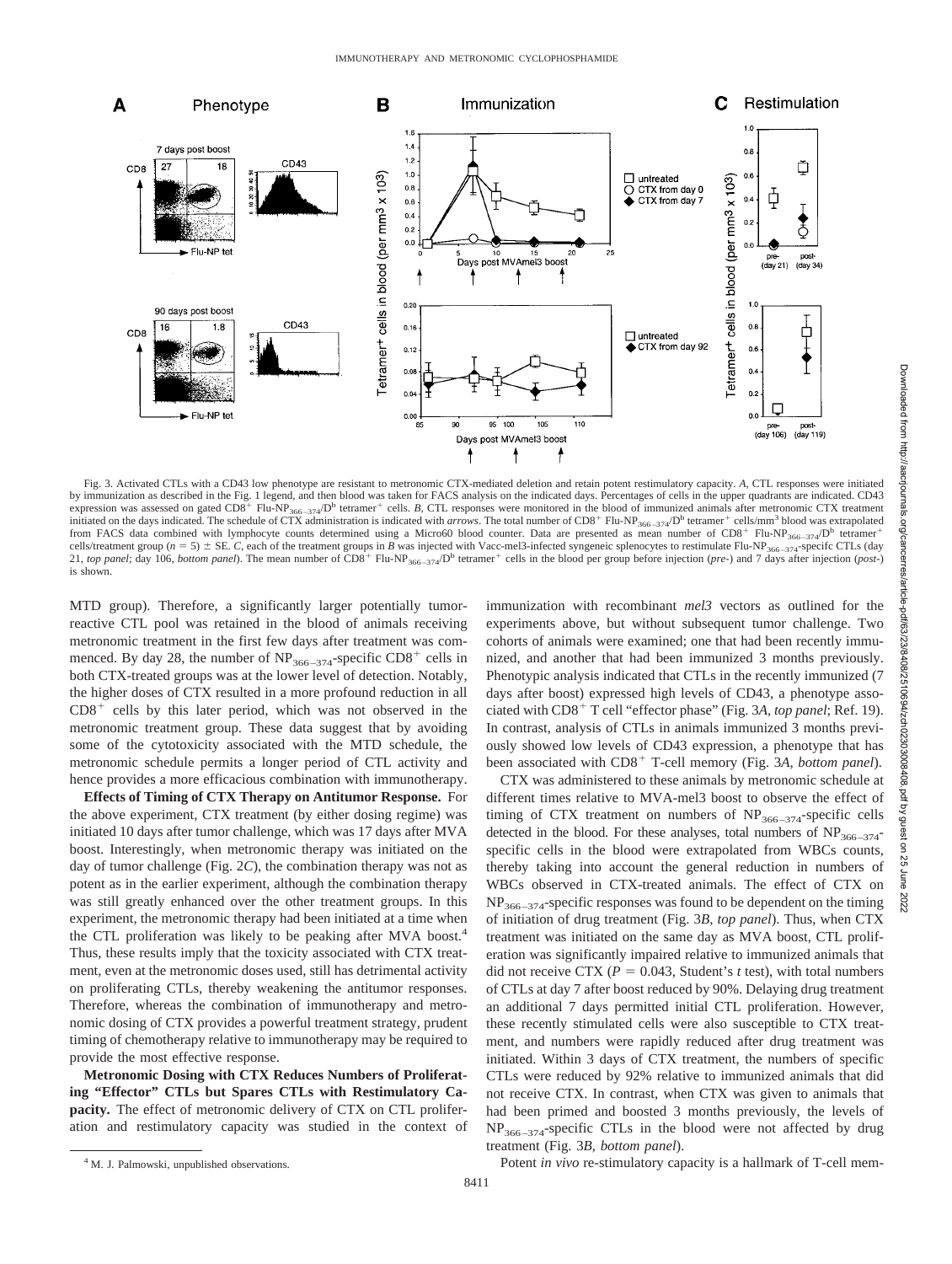ory. To further investigate whether metronomic CTX treatment spares cells with a memory phenotype, each of the groups of animals above was subjected to a boosting regime involving i.v. injection with syngeneic splenocytes that had been infected *ex vivo* with the recombinant vaccinia virus Vacc-mel3. This strategy was used because the previous MVA infection would have generated antibodies capable of neutralizing a second vaccinia virus infection. By administering splenocytes that had been infected *ex vivo*, these neutralizing antibodies could be avoided temporarily, permitting presentation of the  $NP<sub>366–374</sub>$  peptide and hence allowing expansion of  $NP<sub>366–374</sub> CTLs.$ CTX treatment was terminated 6 days before injection of infected splenocytes. Increases in numbers of  $NP<sub>366–374</sub>$ -specific CTLs after injection of mel3 vaccinia-infected splenocytes were observed in all animals, although this expansion was not statistically significant in animals that had received CTX during or soon after MVA boost (day 0 or day 7 after boost; Fig. 3*C, top panel*). In contrast, significant increases in  $NP<sub>366–374</sub>$ -specific CTLs were observed in those animals that were boosted  $>90$  days previously ( $P = 0.036$ ; Fig. 3*C, bottom panel*), with boosting responses similar to those of control groups that were not treated with CTX ( $P < 0.05$ ). These data demonstrate that CTX treatment causes a reduction in the numbers of proliferating CTLs but does spare a cohort of cells with restimulatory capacity.

### **DISCUSSION**

Bolus administration of chemotherapeutic drugs at the MTD is known to be associated with considerable toxicity and discomfort to cancer patients. In light of recent studies describing the potent antiangiogenic capacity of drug administered in a metronomic fashion (10, 11), it is likely that metronomic dose regimes will find favor in the clinical setting. The study presented here highlights another important advantage of metronomic drug treatment, namely that the lowered associated toxicity permits a degree of immune function and hence the potential to combine drug treatment with immunotherapy. Specifically, we have shown that metronomic dosing of CTX combines very effectively with antitumor immunotherapy administered by injection of recombinant vectors encoding a tumor-specific antigen. These therapeutic combinations could potentially be applied to a variety of neoplasms for which tumor antigens have been defined.

The balance between CTX-induced cytotoxicity on the one hand and induction of effective immunity on the other is particularly fine. Whereas metronomic administration of CTX caused significant reduction in CTL numbers in the blood immediately after initiation of drug treatment, the combination therapy was still dramatically enhanced over either treatment alone. Significantly, the combination of metronomic CTX and prime boost-mediated immunity was more potent than combination therapy using MTD of the drug. This result highlights the importance of reducing CTX-induced cytotoxicity directed at the immune effector cells. Supporting this suggestion, FACS analysis indicated that more CTLs persist in the blood of animals receiving the metronomic treatment compared with animals receiving the MTD. Interestingly, where metronomic dosing was used on immunized animals without tumor challenge, the CTLs appear to succumb to the CTX more rapidly (compare Fig. 2*B, middle column*, CTX from day 10 and Fig. 3*B, top panel,* CTX from day 7). It is possible, therefore, that the presence of tumor may provide some CTL restimulation, thereby sustaining numbers in the blood for a longer period. Despite the detrimental effect of CTX on numbers of CTLs, the combined antitumor activity of CTLs and CTX was significant, implying that sufficient CTLs survive to have impact. It should be pointed out that for purposes of tracking immune responses over time, all CTL analyses were performed by monitoring the blood. Homing of lymphocytes in the presence of CTX was not addressed in these studies, and it remains possible therefore that redistribution of CTLs could account for some of the observed changes in CTL frequencies in the blood.

It is not yet clear whether the antiangiogenic environment created by the metronomic scheduling of CTX has any potentiating role with respect to CTL function. We are currently investigating this possibility using antiangiogenic agents that, unlike CTX, have no direct cytotoxic activity on the tumor cells. It is likely that the efficacy of the combination therapy is a result of efficient CTL-mediated cytolysis in the first instance, which effectively reduces the tumor burden on which the drug must act. Thus, whereas loss of antigen after immunotherapy alone results in unimpeded tumor growth, sustained CTX treatment is able to keep growth of the antigen-loss variants in check for a considerably enhanced period. Alternatively, the CTX treatment, whether by minimizing angiogenesis or by acting on the tumor cells directly, may be preferentially removing proliferating tumor cells. The remaining cells, with a slower proliferative capacity, may take more time to provide antigen-loss variants that can avoid CTL-mediated deletion. Interestingly, the  $CD8<sup>+</sup>$  fraction of lymphocytes seemed to be more resistant to the cytotoxic effects of CTX than the CD8<sup>-</sup> cells. This trend was more pronounced under the metronomic regime than the treatment with MTD. It is possible that this  $CD8<sup>+</sup>$  fraction contains CTLs specific to tumor-specific antigens other than  $NP<sub>366–374</sub>$  that contribute to the overall antitumor immune response, perhaps through epitope spreading. Additionally, the CD8<sup>-</sup> population prone to CTX-mediated cytolysis may include regulatory T cells such as the  $CD4+CD25+$  population shown to suppress antitumor activity in other studies (20, 21). Indeed, removal of a suppressor population has been proposed as one of the mechanisms providing the previously reported immune potentiating effects of doses of CTX before immunotherapy (22). Yet another possible explanation for the synergy between metronomic CTX and specific antitumor immunotherapy could be drug-mediated increases in tumor immunogenicity (23, 24) or CTX-induced alterations within the tumor stroma (25).

The doses of CTX used in this study were taken directly from the report of Browder *et al.* (10), in which the antiangiogenic property of metronomic low-dose CTX therapy was first reported. These experiments were also performed on C57BL/6 mice, with the metronomic dose provided as approximately one-third of the MTD. It should be noted that some weight loss and discomfort were observed in animals that were subjected to metronomic dosing for periods in excess of 90 days. Thus it may still be desirable to lower the dose even further. A recent report has shown that CTX can be administered constantly in drinking water, effectively lowering CTX dose while sustaining antiangiogenic capacity (26). It is likely that such a strategy would result in less immune suppression and less associated morbidity.

The effect of CTX on numbers of CTLs in the blood appears to be dependent on the phenotype of these antigen-experienced cells. Whereas even the metronomic schedule induces a rapid reduction in numbers of recently activated cells, this reduction is avoided if drug administration is delayed for a period of months after MVA boost, by which time the majority of activated lymphocytes had reverted to a CD43 low phenotype. This phenotype has been described by Harrington *et al.* (19) to be a memory phenotype. Our experiments show that these cells retain a significant restimulatory capacity, a hallmark of memory, regardless of whether they had been exposed to CTX or not (Fig. 3*C*). CTX is a well-recognized alkylating agent, with its activity directed at the DNA of dividing cells. It is not surprising, therefore, that CTLs in a proliferating effector phase fall prone to the activity of this drug, whereas cells activated months earlier, and approaching quiescence, do not.

It should be possible to exploit this knowledge in the design of combination treatment schedules. Where primary treatment either Downloaded